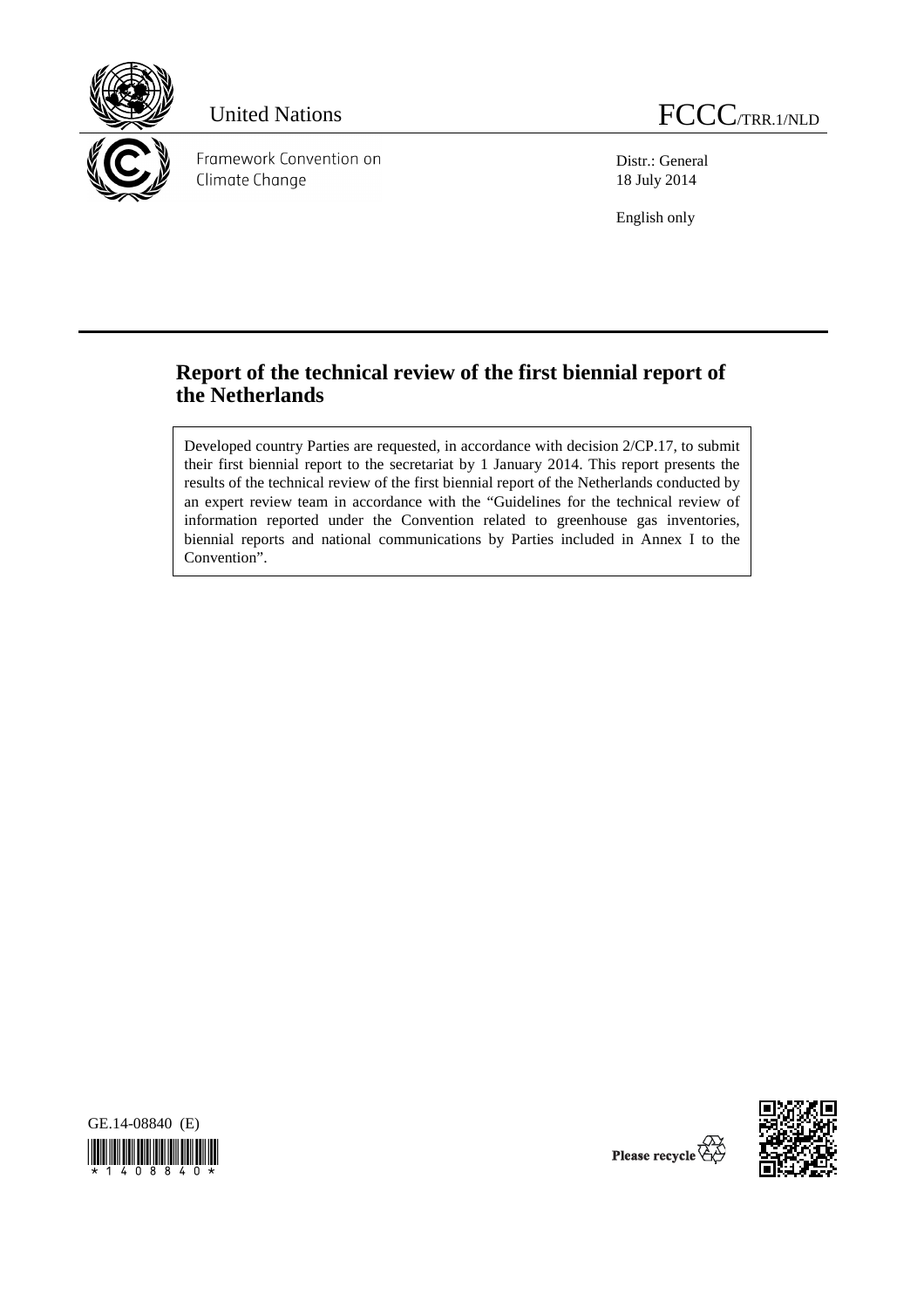### **FCCC/TRR.1/NLD**

## Contents

|       |    |           |                                                                            | Paragraphs | Page           |
|-------|----|-----------|----------------------------------------------------------------------------|------------|----------------|
|       | I. |           |                                                                            | $1 - 10$   | 3              |
|       |    | A.        |                                                                            | $1 - 5$    | 3              |
|       |    | <b>B.</b> |                                                                            | $6 - 10$   | 3              |
|       | П. |           |                                                                            | $11 - 49$  | $\overline{4}$ |
|       |    | A.        | All greenhouse gas emissions and removals related to the quantified        | $11 - 12$  | $\overline{4}$ |
|       |    | <b>B.</b> | Assumptions, conditions and methodologies related to the attainment of the | $13 - 16$  | $\overline{4}$ |
|       |    | C.        | Progress made towards the achievement of the quantified economy-wide       | $17 - 34$  | 5              |
|       |    | D.        | Provision of financial, technological and capacity-building support to     | $35 - 49$  | 9              |
|       | Ш. |           |                                                                            | $50 - 56$  | 12             |
| Annex |    |           |                                                                            |            |                |
|       |    |           |                                                                            |            | 14             |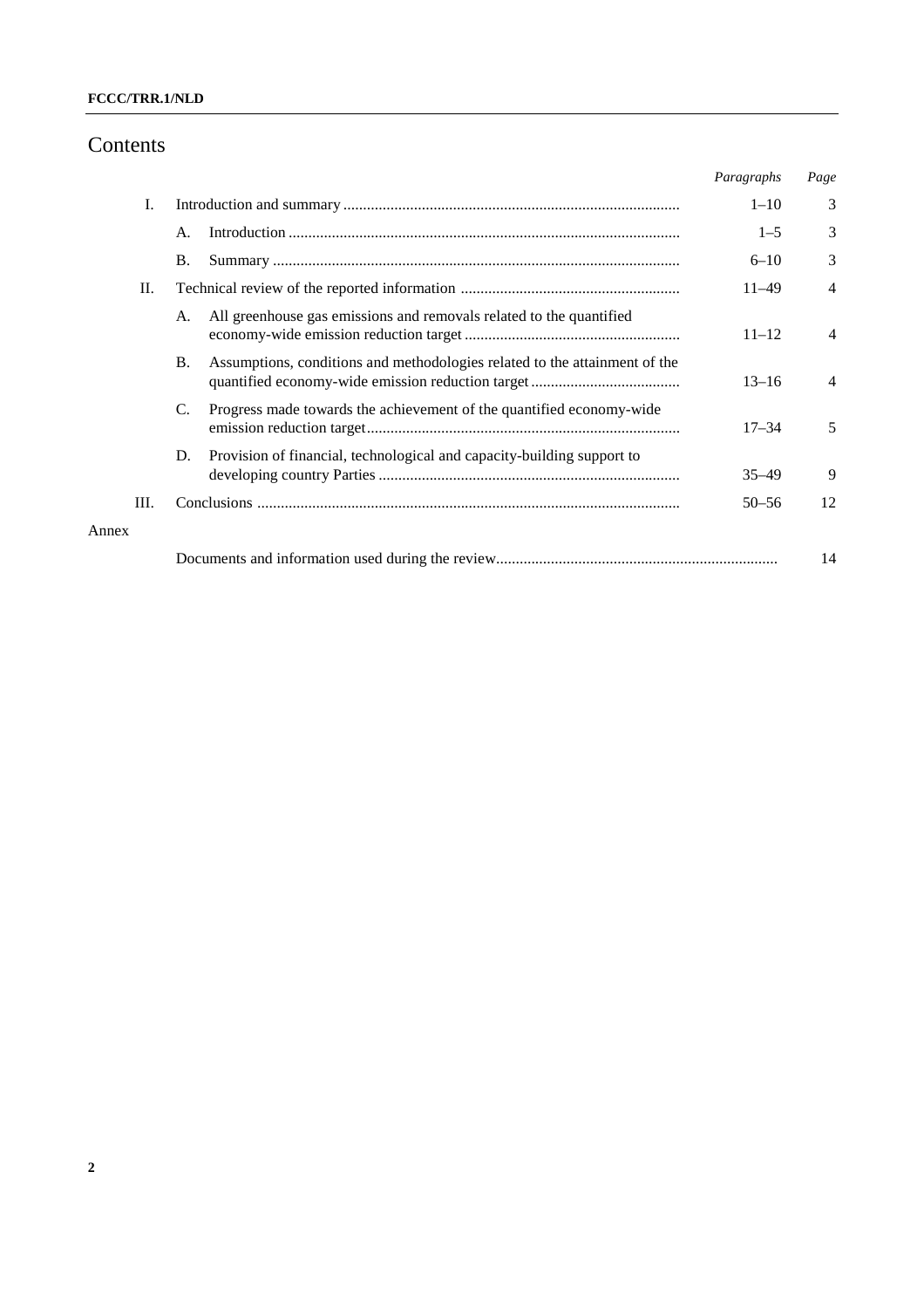## **I. Introduction and summary**

### **A. Introduction**

1. For the Netherlands, the Convention entered into force on 21 March 1994. Under the Convention, the Netherlands made a commitment to reduce its greenhouse gas (GHG) emissions jointly with the European Union (EU) and its member States by 20 per cent by 2020 below the 1990 level in the EU as a whole.

2. This report covers the in-country technical review of the first biennial report  $(BR1)^1$ of the Netherlands, coordinated by the secretariat, in accordance with the "Guidelines for the technical review of information reported under the Convention related to greenhouse gas inventories, biennial reports and national communications by Parties included in Annex I to the Convention" (decision 23/CP.19).

3. The review took place from 24 February to 1 March 2014 in The Hague, the Netherlands, and was conducted by the following team of nominated experts from the UNFCCC roster of experts: Mr. Roberto Acosta Moreno (Cuba), Mr. Tom Dauwe (Belgium), Mr. Juraj Farkaš (Slovakia) and Mr. Lawrence Kotoe (Ghana). Mr. Acosta Moreno and Mr. Dauwe were the lead reviewers. The review was coordinated by Ms. Xuehong Wang and Mr. Bernd Hackmann (secretariat).

4. During the review, the expert review team (ERT) examined each section of the BR1, including the common tabular format (CTF) tables.

5. In accordance with decision 23/CP.19, a draft version of this report was communicated to the Government of the Netherlands, which provided comments that were considered and incorporated, as appropriate, in this final version of the report.

### **B. Summary**

6. The ERT conducted a technical review of the information reported in the BR1 of the Netherlands according to the "UNFCCC biennial reporting guidelines for developed country Parties" (hereinafter referred to as the UNFCCC reporting guidelines on BRs).

7. During the review, the Netherlands provided further relevant information on its economy-wide emission reduction target by 2020 within the EU framework, and its progress towards achieving the target. The Netherlands also elaborated on how commitments and support provided to developing countries related to climate change are monitored and managed.

#### **1. Completeness and transparency of reporting**

8. Gaps and issues related to the reported information identified by the ERT are presented in table 1 below.

 <sup>1</sup> <sup>1</sup> The biennial report submission comprises of the text of the report and the common tabular format (CTF) tables. Both the text and the CTF tables have been subject to the technical review.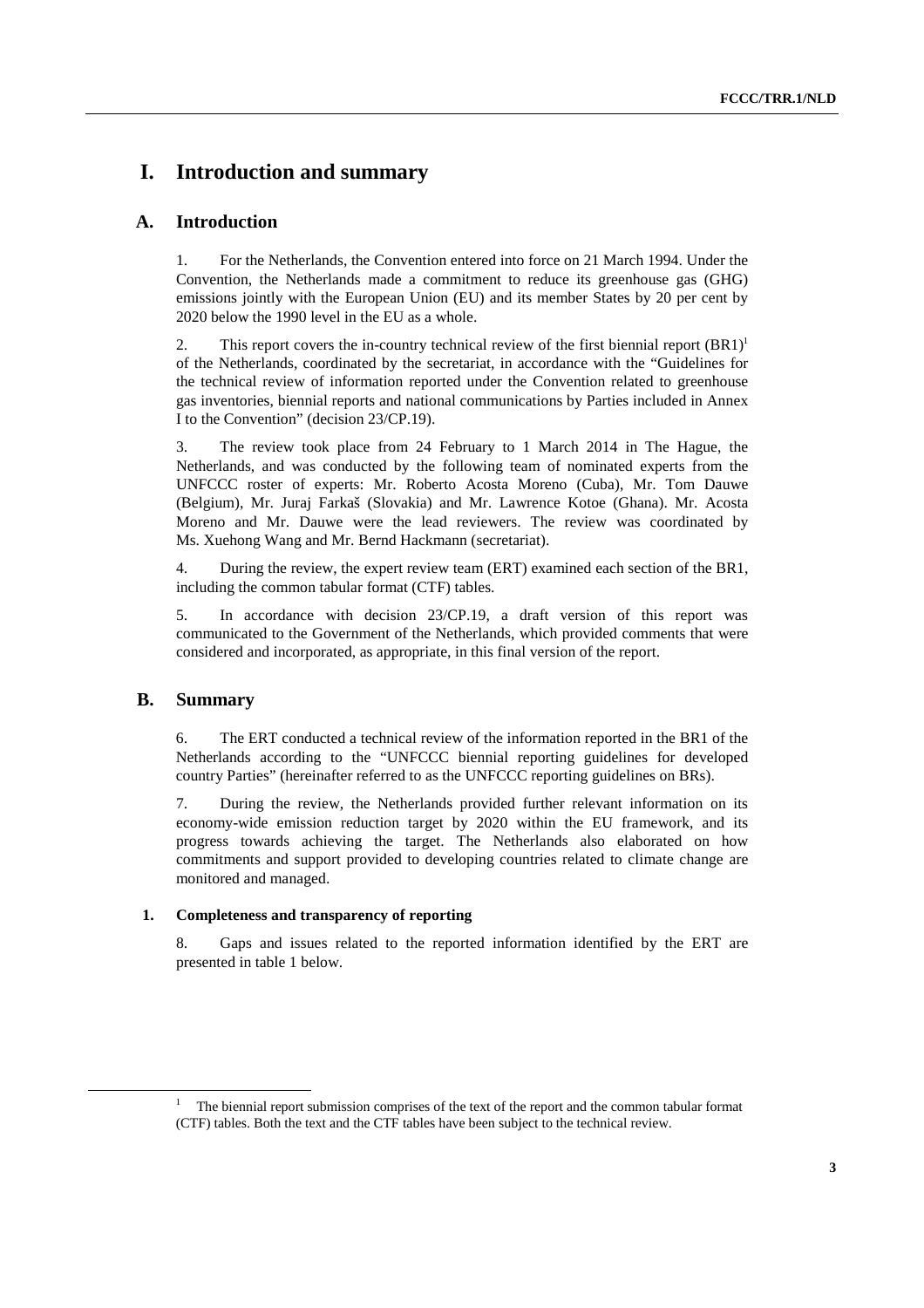Table 1

### **Summary of completeness and transparency issues of reported information in the first biennial report of the Netherlands**

| Sections of the biennial report                    | Completeness    | Transparency       | Reference to<br>paragraphs |
|----------------------------------------------------|-----------------|--------------------|----------------------------|
| Greenhouse gas emissions and trends                | Complete        | Transparent        |                            |
| Target                                             | Complete        | Transparent        |                            |
| Progress in achievement of targets                 | Complete        | Transparent        |                            |
| Projections                                        | Complete        | Transparent        |                            |
| Provision of support to developing country Parties | Mostly complete | Mostly transparent | 39, 44                     |

#### **2. Timeliness**

9. The BR1 was submitted on 31 December 2013, before the deadline of 1 January 2014 mandated by decision 2/CP.17. The CTF tables were submitted on 31 December 2013.

#### **3. Adherence to the reporting guidelines**

10. The information reported by the Netherlands in its BR1 is completely in adherence with the UNFCCC reporting guidelines on BRs as per decision  $2/CP.17$  (see table 1).

## **II. Technical review of the reported information**

### **A. All greenhouse gas emissions and removals related to the quantified economy-wide emission reduction target**

11. The Netherlands has provided a summary of information on GHG emission trends for the period 1990–2011 in its BR1 and CTF table 1. This information is consistent with the 2013 national GHG inventory submission.

12. Total GHG emissions<sup>2</sup> excluding emissions and removals from land use, land-use change and forestry (LULUCF) decreased by 8.2 per cent between 1990 and 2011, as a result of the decrease in non- $CO<sub>2</sub>$  emissions in the industrial processes, agriculture and waste sectors and the impacts of policies and measures (PaMs) (see para. 18 below). Further information on the review of emission and emission trends is provided in chapter II.A of the report of the technical review of the sixth national communication (IDR/NC6). The Netherlands has provided complete, transparent and detailed information on its national inventory arrangements for preparing GHG inventories and on the changes to these national inventory arrangements since its last national communication (NC).

### **B. Assumptions, conditions and methodologies related to the attainment of the quantified economy-wide emission reduction target**

13. In its BR1 and CTF tables 2, the Netherlands reported a description of its target, including associated conditions and assumptions. The Netherlands participates in achieving

 <sup>2</sup>  $1<sup>2</sup>$  In this report, the term "total GHG emissions" refers to the aggregated national GHG emissions expressed in terms of carbon dioxide equivalent excluding land use, land-use change and forestry, unless otherwise specified.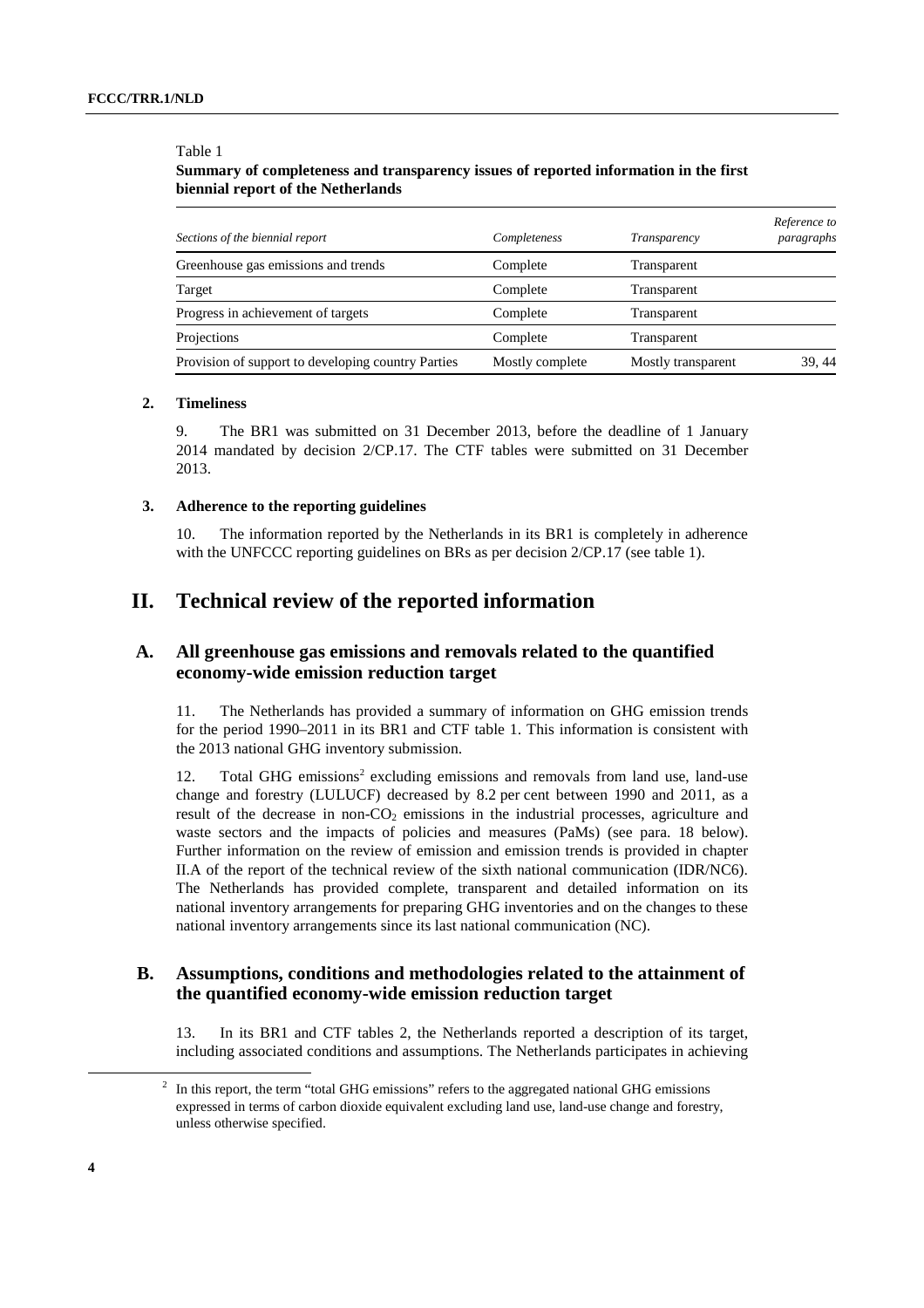the EU quantified economy-wide target to achieve 20 per cent reduction of emissions by 2020 compared with the 1990 base-year level. The target for the EU and its member States is based on the European Union's energy and climate package. This includes the European Union Emissions Trading System (EU ETS) and the effort-sharing decision (ESD). This legislative package regulates emissions of carbon dioxide  $(CO<sub>2</sub>)$ , methane  $(CH<sub>4</sub>)$ , nitrous oxide  $(N_2O)$ , hydrofluorocarbons (HFCs), perfluorocarbons (PFCs) and sulphur hexafluoride using global warming potentials from the Second Assessment Report of the Intergovernmental Panel on Climate Change to aggregate EU GHG emissions up to 2020.

14. The regulation of the emissions covered by the EU ETS entered into force on 1 January 2005, and the new period started in 2013 based on a yearly reduction equal to 1.74 per cent of the average allocation in the period 2008–2012, extrapolated starting in 2010, leading to a 21 per cent GHG emissions reduction by 2020 compared with the 2005 level. Emissions of sectors not covered by the EU ETS are regulated by member State specific targets starting in 2013, based on average emissions from 2008 to 2010, which leads to a collective reduction of around 10 per cent by 2020 compared with 2005 at the EU level. Under the ESD, the specific target for the non-EU ETS sector for the Netherlands is set at 16 per cent emissions reduction by 2020 compared with 2005 (equivalent to an emission level of 104 Mt CO<sub>2</sub> eq by 2020). In line with the EU approach to its target, the Netherlands does not include emissions or removals from the LULUCF sector in defining its quantified economy-wide target. The Netherlands plans to use market-based mechanisms under the Convention to achieve the quantified economy-wide target.

15. During the review, the Netherlands provided additional information that elaborated on specific targets for the non-EU ETS sector including industry and energy, transport, housing, agriculture and horticulture. The Netherlands also provided information on the projected emissions by 2020 for each of these non-EU ETS sectors to allow a comprehensive assessment of the progress made towards achieving these targets across the non-EU ETS sectors. The ERT encourages the Netherlands to provide this information in its next biennial report (BR) to improve its transparency of reporting.

16. The information reported on assumptions, conditions and methodologies related to the attainment of the target is complete and transparent. It is sufficiently detailed, and indicates that the Netherlands has a challenging, but achievable target. Further information on assumptions, conditions and methodologies is provided in chapter II.C of the IDR/NC6.

### **C. Progress made towards the achievement of the quantified economywide emission reduction target**

17. In its BR1, the Netherlands reported information on its mitigation actions implemented and planned since its fifth national communication (NC5) to achieve its target. The Netherlands also reported on the use of units from market-based mechanisms to achieve its targets.

18. The ERT reviewed reported information and provided its assessment of progress made towards achieving the target. The Netherlands has implemented PaMs that target all relevant sectors and GHGs. The key policy framework of the NC5 has been discontinued, but most of the policy instruments are still in place. The PaMs with the most significant mitigation impact that contributed towards the target are: the EU ETS (industry and energy supply), the long-term voluntary agreement on energy efficiency with EU ETS and non-EU ETS industries (industry),  $N_2O$  emission reductions by nitric acid producers (industry), the scheme stimulating sustainable energy production ('stimulering duurzame energieproductie' (SDE+)) for the promotion of renewable energy (energy supply), landfill policy (waste management), promotion of biofuels (transport) and the Koepelconvenant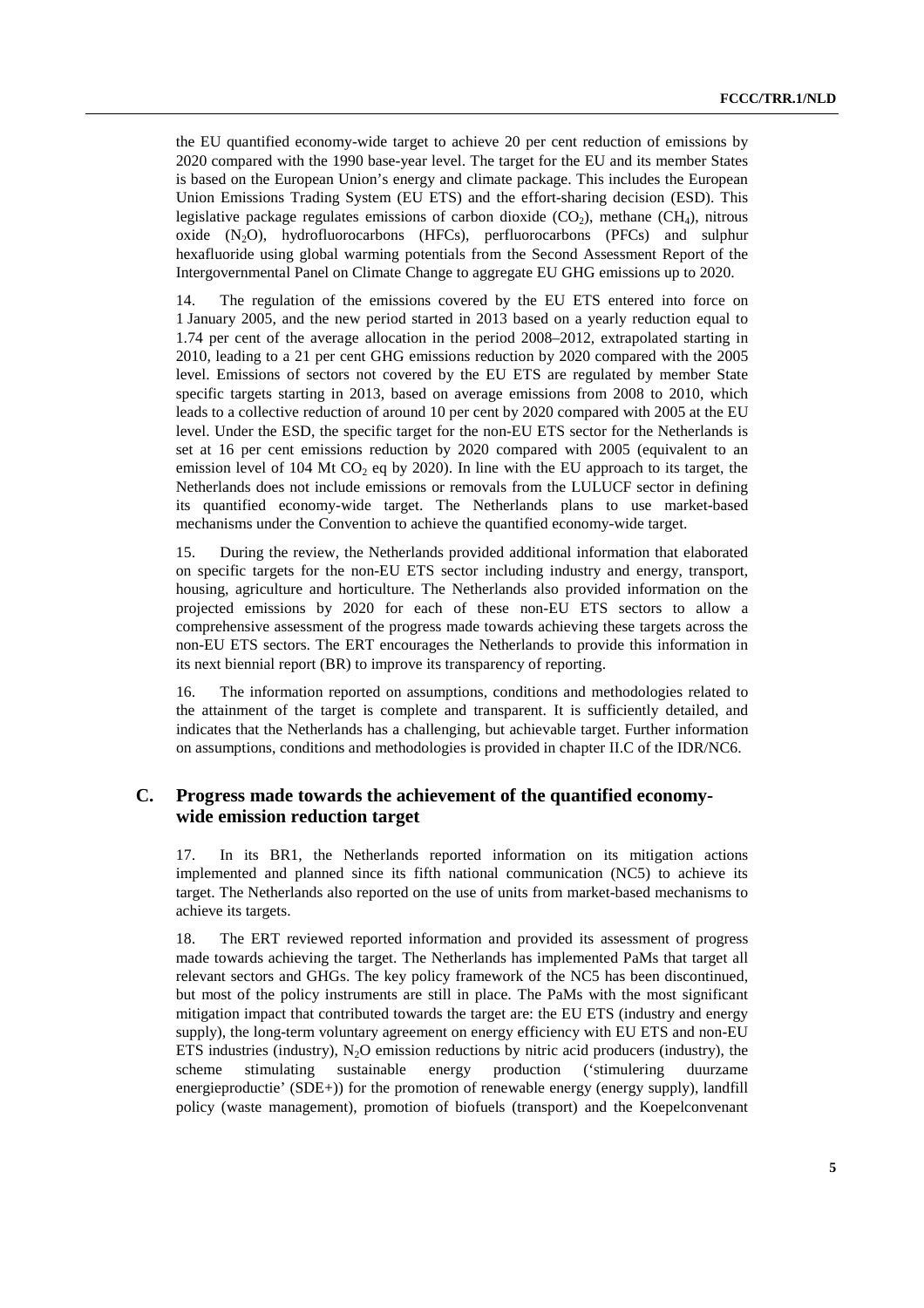(residential and commercial buildings). Voluntary agreements or covenants are an important type of policy instrument that have been used in, for example, the industry sector (both EU ETS and non-EU ETS), the residential and commercial sectors and the agriculture sector. The ERT noted the progress made by the Netherlands in achieving its economywide emission reduction target, with an 8.2 per cent reduction of GHG emissions by 2011 compared with the base-year level, and a 7.1 per cent emission reduction between 2010 and 2011.

19. The challenge to meet the target by 2020 is to maintain the balance between the increase in  $CO<sub>2</sub>$  emissions (due to growing energy needs) and the decrease in non- $CO<sub>2</sub>$ emissions. However, according to current projections, the Netherlands is on track to achieve the 16 per cent emission reduction target for the non-EU ETS sector (excluding LULUCF) in 2020, thus contributing to the 20 per cent EU quantified economy-wide emission reduction target in 2020.

#### **1. Mitigation actions and their effects**

20. The Netherlands has provided in its BR1 comprehensive and well-organized information on its package of mitigation actions introduced to achieve its target. The BR1 provided information on mitigation actions organized by sector and by gas. A detailed review of the reported information is provided in chapter II.B of the IDR/NC6. The information reported in CTF table 3 gives an overview of the emission reductions in 2020 resulting from the key mitigation actions taken by the Netherlands in the different sectors (see table 2).

21. To reduce GHG emissions by industry, the most important policy instruments are the EU ETS, the long-term agreements on energy efficiency with the EU ETS and non-EU ETS industries, and the scheme to reduce other greenhouse gases ('reductie overige broeikasgassen') to reduce emissions of non-CO<sub>2</sub> GHGs (especially  $N_2O$  in nitric acid production and HFCs and PFCs). To promote renewable energy in energy supply, a key PaM is the SDE+ feed-in scheme. This scheme has the single largest impact in 2020 of all mitigation actions taken by the Netherlands. In the transport sector, the Netherlands focuses on improving energy efficiency and reducing the emission factor of vehicles (e.g. via biofuels and electric cars). In the residential and commercial sectors, the Koepelconvenant is the principal overarching policy. The ambition of the Koepelconvenant is to reduce consumption of natural gas, electricity and heat by 109 PJ in 2020 compared with 2008.

22. In terms of the magnitude of emission reductions from the PaMs, the largest contribution to emission reduction is estimated for the SDE+ scheme and financial incentives supporting the use of renewable energy sources, resulting in an expected emission reduction of 64.6 Mt  $CO<sub>2</sub>$  eq by 2020. This is followed by the  $CO<sub>2</sub> ETS$  and the long-term voluntary agreements on energy efficiency with EU ETS and non-EU ETS industries, which should result in an emission reduction of 11.5 Mt  $CO<sub>2</sub>$  eq by 2020. The programme for reduction of non-CO<sub>2</sub> gases in industries should add another 5.6 Mt CO<sub>2</sub> eq to the emission reduction by 2020.

23. The use of biofuels in transport is expected to result in an emission reduction of 2.3 Mt CO<sub>2</sub> eq by 2020, followed by 2.8 Mt CO<sub>2</sub> eq from the landfill policy, 2.7 Mt CO<sub>2</sub> eq from the energy efficiency in the built environment covenant and 1.9 Mt  $CO<sub>2</sub>$  eq from the clean and efficient agrosector covenant. The Netherlands has implemented several other PaMs, which have a mitigation effect less than 1.0 Mt  $CO<sub>2</sub>$  eq.

24. These existing and planned PaMs are regularly assessed and compared with a reference scenario ('geactualiseerde referentieraming'). The Netherlands also explained during the review that the impact of PaMs is regularly evaluated ex post to monitor progress. The projections performed by the Netherlands show that with the currently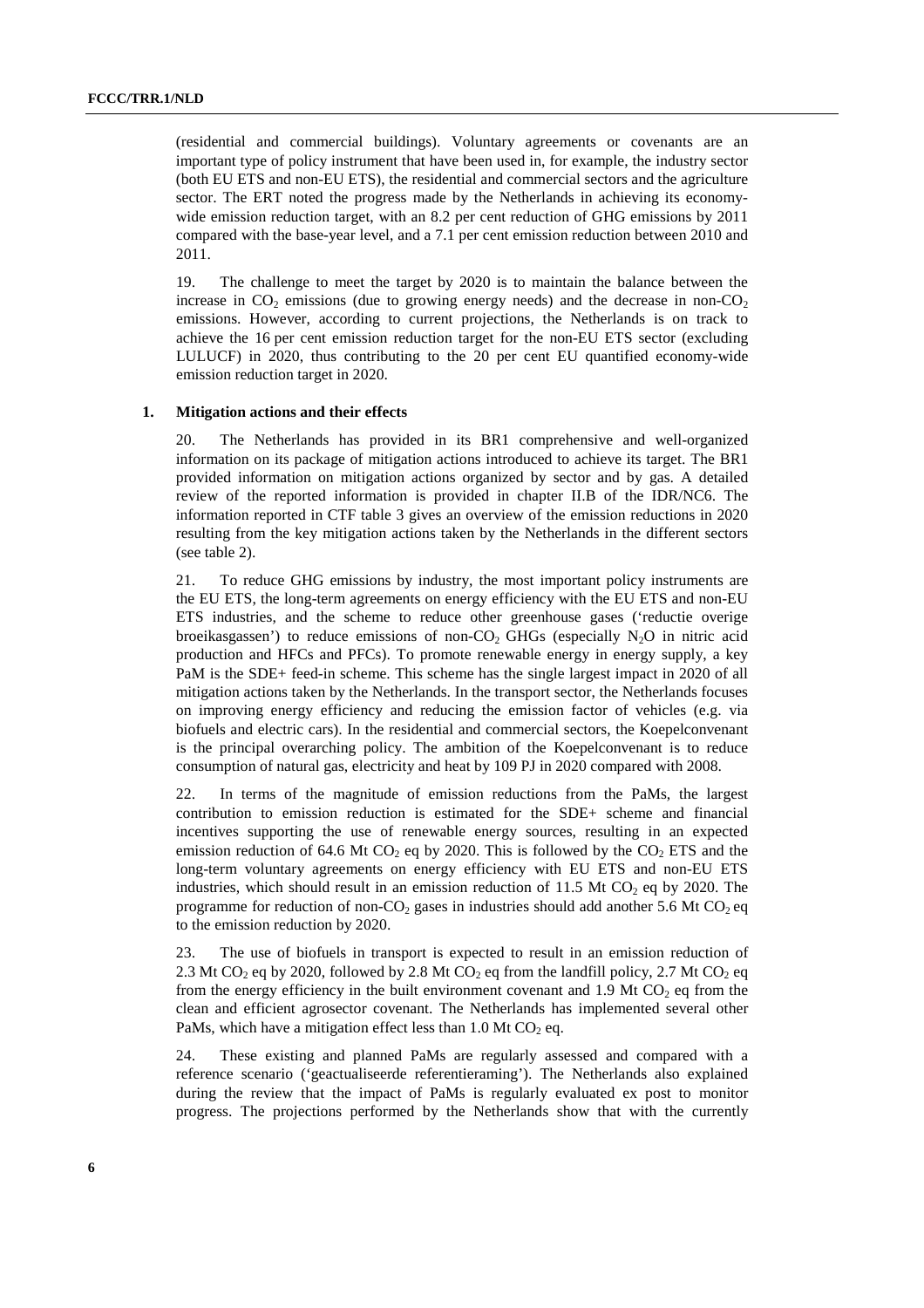implemented and planned policies, emissions from the non-EU ETS sector will be lower than the target in 2020.

25. Table 2 provides a concise summary of the key mitigation actions implemented by the Netherlands to achieve its target.

| Sectors affected                             | List of key policies and measures                                                                                                            | Estimate of mitigation<br>impact (Mt $CO2$ eq) |
|----------------------------------------------|----------------------------------------------------------------------------------------------------------------------------------------------|------------------------------------------------|
| Policy framework and cross-sectoral measures |                                                                                                                                              |                                                |
|                                              | $CO2$ Emissions Trading System (EU ETS)<br>Environmental Act                                                                                 | 9.4<br><b>NA</b>                               |
| Renewable energy                             | SDE+ ('stimulering duurzame energieproductie',<br>stimulating sustainable energy production) and<br>other financial incentives of renewables | 64.6                                           |
| Energy efficiency                            | $CO2 ETS$ and long-term agreements on energy<br>efficiency for EU ETS enterprises                                                            | 7.1                                            |
|                                              | Long-term agreements on energy efficiency for<br>non-EU ETS enterprises and fiscal measures for<br>energy and other green investments        | 4.4                                            |
| Residential and commercial<br>sectors        | Energy performance standards (new buildings)<br>and ecodesign directive                                                                      | 0.1                                            |
|                                              | Energy efficiency in the built environment<br>covenant (more with less; Koepelconvenant)                                                     | 2.7                                            |
|                                              | Block-by-block incentive scheme (blok-voor-blok<br>programma) and innovation programme built<br>environment                                  | >0.05                                          |
| Transport                                    | Decision on biofuels as renewable energy for<br>transport                                                                                    | 2.3                                            |
|                                              | Efficient driving campaign and trucks for future                                                                                             | 0.7                                            |
|                                              | European Union $CO2$ emission standards for cars<br>and fiscal policy on car efficiency                                                      | 0.9                                            |
| Industrial sectors                           | Measures to reduce $N_2O$ emissions during nitric<br>acid production                                                                         | 5.6                                            |
| Agriculture                                  | Clean and efficient agrosectors covenant                                                                                                     | 1.9                                            |
|                                              | EU ETS and sectoral ETS for horticulture                                                                                                     | 1.2                                            |
|                                              | Emission regulation of $CH_4$ emission gas engines                                                                                           | 0.9                                            |
|                                              | Limiting the size of cattle stock and manure<br>management                                                                                   | 0.4                                            |
|                                              | Ammonia and manure policy                                                                                                                    | 1.1                                            |
| Waste management                             | Landfill policy                                                                                                                              | 2.8                                            |

**Summary of information on mitigation actions reported by the Netherlands** 

Table 2

*Note*: The greenhouse gas reduction estimates are reductions in carbon dioxide or carbon dioxide equivalent for 2020 in Mt.

26. The Netherlands provided information on changes in its domestic institutional arrangements, including institutional, legal, administrative and procedural arrangements used for domestic compliance, monitoring, reporting, archiving of information and evaluation of the progress towards its target. The overall responsibility for climate change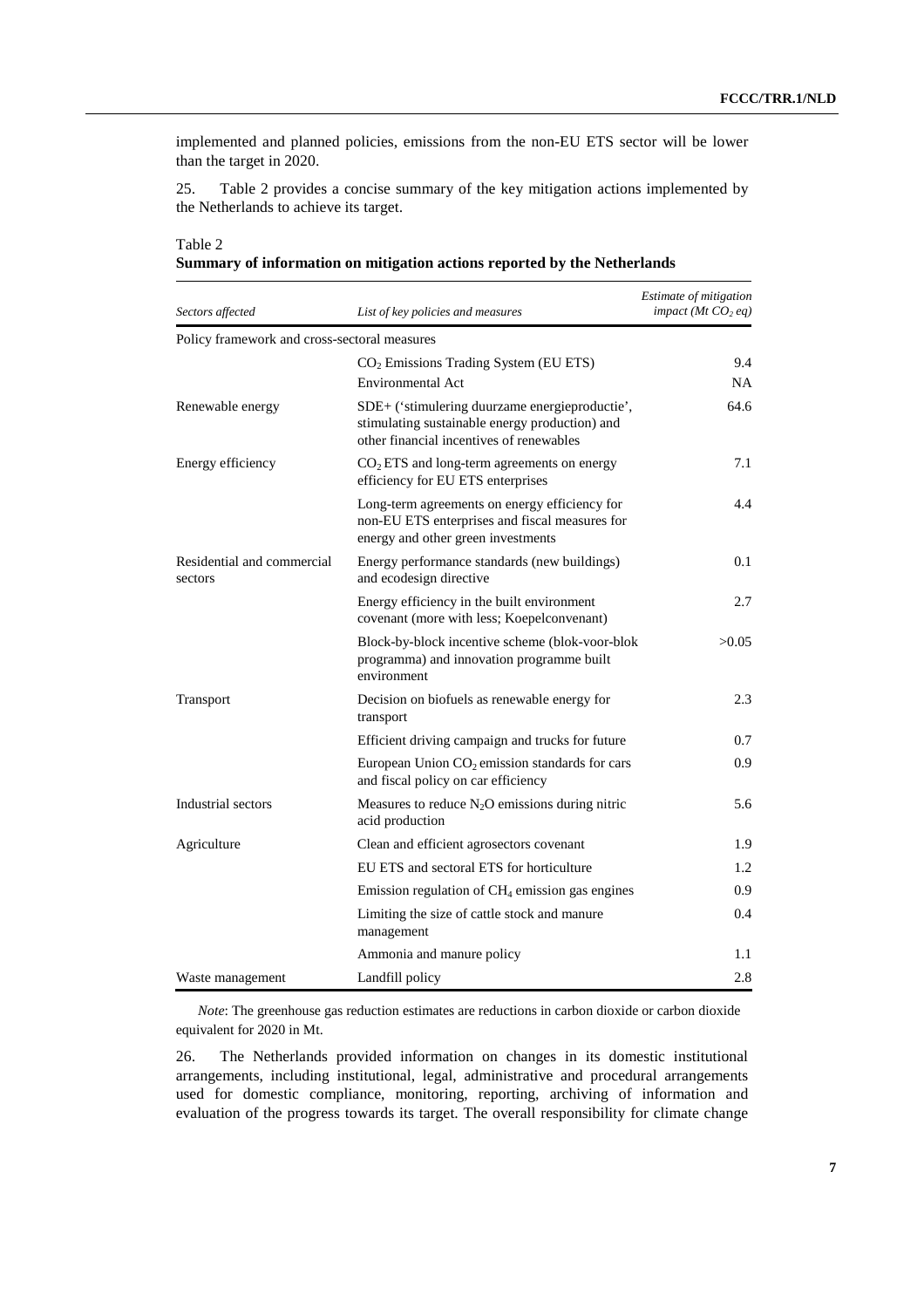policymaking lies within the Ministry of Infrastructure and the Environment of the Netherlands, and a number of national institutions are involved in the implementation of this policy. As an EU member State, the Netherlands is also subject to EU climate policy and the EU monitoring mechanism, and thus it applies EU common and coordinated PaMs that are relevant to climate change. The implementation of the Kyoto Protocol and national reduction targets is underpinned by the Environmental Management Act, which provides the legal basis for most environmental regulations that affect emissions of GHGs. During the review, the Netherlands provided detailed information on long-term voluntary agreements<sup>3</sup> that play an important role in sectoral mitigation action in the Netherlands.

27. The Netherlands did not include information on the assessment of the economic and social consequences of response measures. During the review, the Netherlands referred to the information in section 4.5.3 of its sixth national communication (NC6) and the information on the minimization of adverse impacts of response measures to climate change reported in its annual submissions of 2010–2013. It also provided detailed information on these matters during the review week.<sup>4</sup> The ERT encourages the Netherlands to include this information or a summary thereof in the next BR.

#### **2. Estimates of emission reductions and removals and the use of units from the market-based mechanisms and land use, land-use change and forestry**

28. The Netherlands reported in its BR1 and CTF table 4 on its plans to use marketbased mechanisms under the Convention and other mechanisms and on the contribution from LULUCF. The ERT noted that even though the Netherlands reported information in CTF table 4 on the contribution from the LULUCF sector in emissions and removals, this contribution is in fact not applicable, as the LULUCF sector is not included in the EU joint target by 2020. The Netherlands reported in CTF table 4 on its plan to use credits from the market-based mechanism to achieve the target. Table 3 below illustrates how the Netherlands reported on the use of units from market-based mechanisms to achieve its target in the CTF tables.

#### Table 3

**Summary information on the use of units from market-based mechanisms and land use, land-use change and forestry as part of the reporting on the progress made towards achievement of the target by the Netherlands** 

| Year     | Emissions excluding<br><b>LULUCF</b><br>(kt CO <sub>2</sub> eq) | <i>LULUCF</i><br>emissions/removals<br>(kt CO <sub>2</sub> eq) | Emissions including<br><b>LULUCF</b><br>(kt CO <sub>2</sub> eq) | Use of credits from the<br>international carbon market<br>(kt CO <sub>2</sub> eq) |
|----------|-----------------------------------------------------------------|----------------------------------------------------------------|-----------------------------------------------------------------|-----------------------------------------------------------------------------------|
| $1990^a$ | 211 849.32                                                      | NA                                                             | NA                                                              | NA                                                                                |
| 2010     | 209 176.86                                                      | NA                                                             | NA                                                              | <b>NA</b>                                                                         |
| 2011     | 194 379.16                                                      | NA                                                             | NA                                                              | 48 521.01                                                                         |
| 2012     | NA                                                              | NA                                                             | NA                                                              | 97 126.60                                                                         |

*Abbreviations*: LULUCF = land use, land-use change and forestry, NA = not applicable.

<sup>a</sup> Emissions and removals for 1990 shall be reported if a base year different to 1990 is used.

#### **3. Projections**

29. The Netherlands has provided in its BR1 comprehensive information on its updated projections for 2020 and 2030. A detailed review of the reported information is provided in chapter II.C of the IDR/NC6.

 <sup>3</sup>  $3$  See chapter II.A.4 of the IDR/NC6.

<sup>4</sup> See chapters III.A and III.B of the IDR/NC6.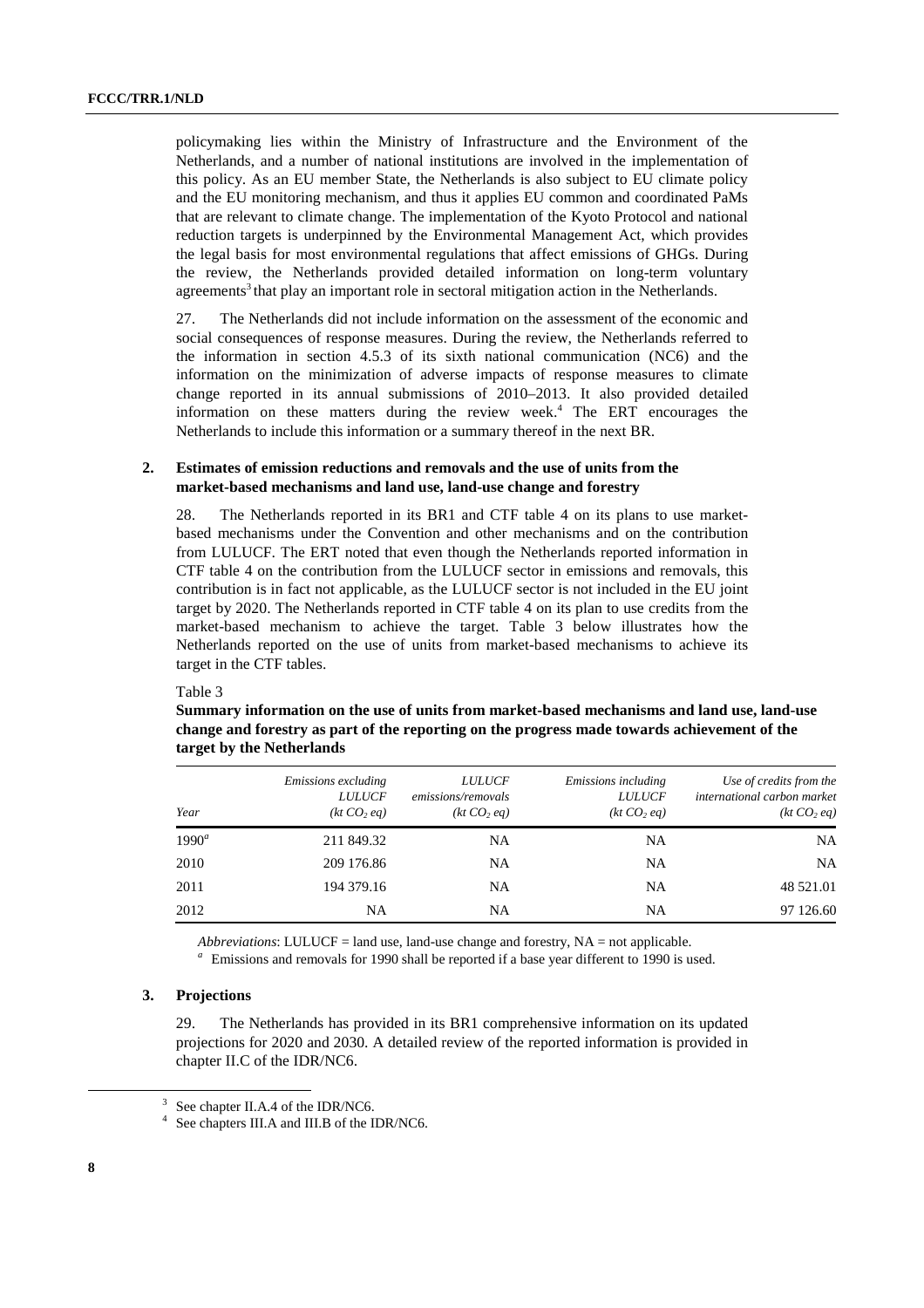30. The Netherlands provided complete information on key variables and assumptions used in the projection analysis in CTF table 5, as well as trends and projections in CTF table 6(a) for scenario 'with measures' and in CTF table 6(b) scenario 'with additional measures'.

31. Information on key variables and assumptions used in the projection analysis that was reported encompasses gross domestic product growth rate (per cent), population, population growth (per cent) and international oil, gas and coal prices (USD/toe) for historical data for the years 2000, 2005 and 2010, and projected data for the years 2015, 2020, 2025 and 2030.

32. Information on emission trends is reported by sector and by gas since the base year, 1990, in a five-year period, and projections are provided for the years 2020 and 2030.

33. The Netherlands is using the same methodology for the preparation of projections as in the NC5 and has provided information on the changes in input parameters since the NC5. The Athena model used in the NC5 for determining macroeconomic and sectoral economic growth was replaced by the DIMITRI model in the NC6. The methodology described in the BR1 is explained in detail. The methodology explains all models used and the process of projection preparation is transparent.

34. The ERT noted information reported by the Netherlands on projected emission trends by 2020. According to the reported information, the projected emission trends are 0.6 per cent below the base year by 2020. For non-EU ETS emissions, the projected emissions in 2020 will be 99.4 Mt  $CO<sub>2</sub>$  eq, below the target level of 104 Mt  $CO<sub>2</sub>$  eq.

### **D. Provision of financial, technological and capacity-building support to developing country Parties**

#### **1. Provision of support to developing country Parties**

35. In its BR1 and CTF table 7, the Netherlands reported information on the provision of financial, technological and capacity-building support required under the Convention. The Netherlands has provided detailed information in CTF tables 7, 7(a) and 7(b), and also presented in tables 6.1 and 6.2 of the BR. The Netherlands' climate expenditures for the period 2010–2012 include both fast-start finance related projects (principal) and climate relevant projects under other programmes (significant). The Netherlands committed funds in 2011 and 2012 to various programmes for the years beyond 2012.

36. In its BR1, the Netherlands provided details on what "new and additional" financial resources it has provided and clarified how these resources are "new and additional". The Netherlands described how its resources address the adaptation and mitigation needs of Parties not included in Annex I to the Convention (non-Annex I Parties). In particular, it provided financial resources related to the implementation of the Convention through bilateral, regional, multilateral and other civil society channels, including the Global Environment Facility, the Least Developed Countries Fund, the World Bank, the REDD+ mechanisms,<sup>5</sup> etc. These financial resources are used to support scientific, technological, training, mitigation and adaptation programmes. Table 4 includes some of the information reported by the Netherlands on its provision of financial support.

 $\frac{1}{5}$ <sup>5</sup> Policy approaches and positive incentives on issues relating to reducing emissions from deforestation and forest degradation in developing countries; and the role of conservation, sustainable management of forests and enhancement of forest carbon stocks in developing countries.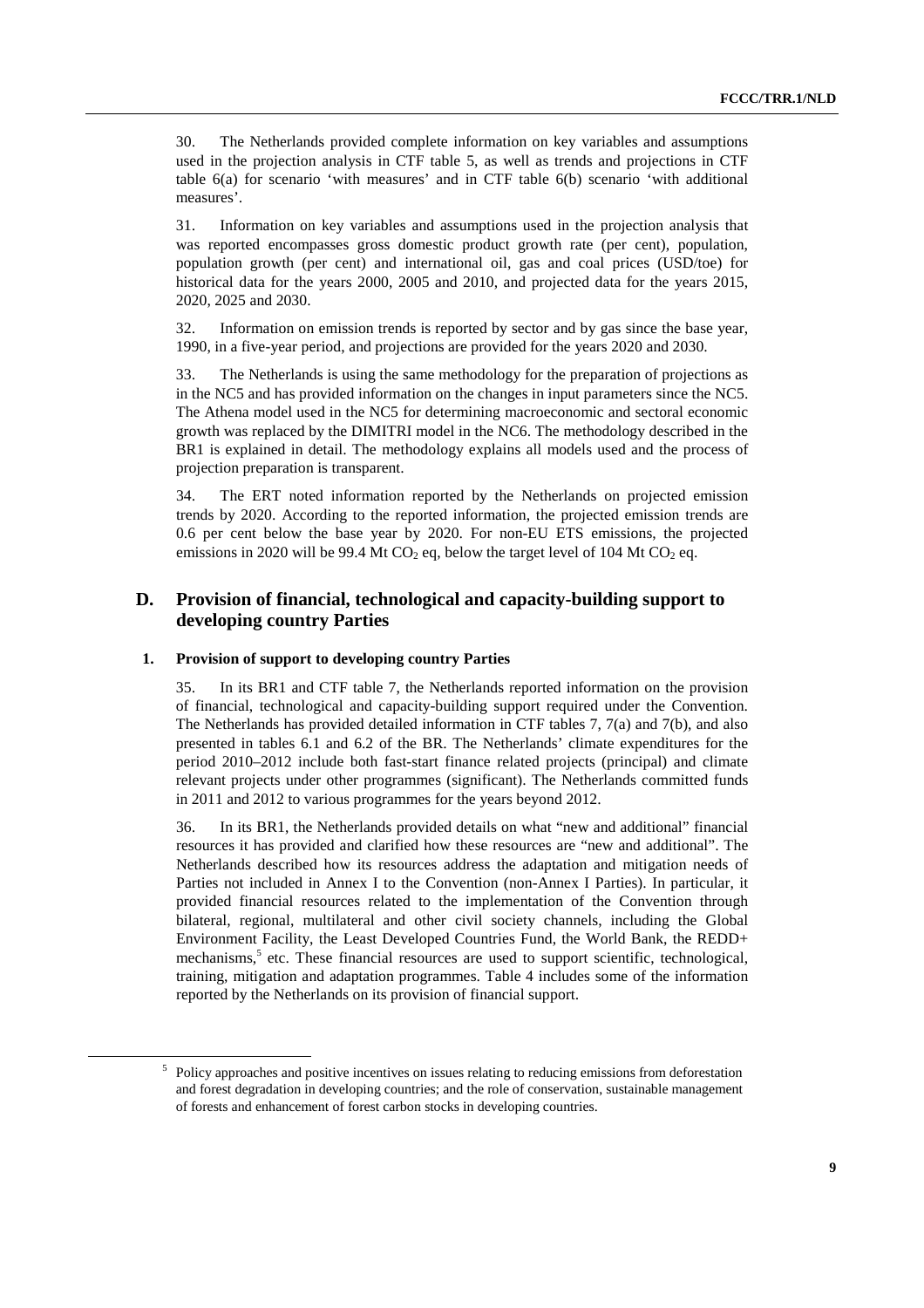#### Table 4

**Summary of information on provision of financial support in 2011–2012**  (Thousands of United States dollars)

|                                                                                     | Years of disbursement |               |  |
|-------------------------------------------------------------------------------------|-----------------------|---------------|--|
| Allocation channel of public financial support                                      | 2011                  | 2012          |  |
| Official development assistance as a percentage of gross                            |                       |               |  |
| national income $(\%)$                                                              | 0.75                  | 0.70          |  |
| Climate-specific contributions through multilateral channels,<br>including:         | 1 551 256             | 1 5 1 9 9 0 9 |  |
| Multilateral climate change funds                                                   | 71854                 | 155 230       |  |
| Multilateral financial institutions, including regional development<br><b>banks</b> | 1 226 327             | 1 097 439     |  |
| Specialized United Nations bodies                                                   | 253 075               | 266421        |  |
| Contributions through bilateral and regional channels                               | 212 605               | 246 737       |  |

#### **2. Approach used to track support provided**

37. In the period 2011–2012, official development assistance financial support decreased by 3 per cent, support provided through multilateral channels declined by 2 per cent and support through bilateral and regional channels increased by 16 per cent.

38. The Netherlands, as a member of the Organisation for Economic Co-operation and Development (OECD) Development Committee (DAC), reports on activities that support the objectives of the Rio Conventions on climate change, biodiversity and desertification. The Netherlands uses OECD markers to track budget allocations and expenditures related to its own policy objectives. The system uses agreed definitions and eligibility criteria for climate change mitigation and adaptation contained in the *Handbook on the OECD-DAC Climate Markers*. In applying this system, each activity to be supported is registered in a computerized system and classified according to the creditor reporting system sector code, activity code, channel code and markers, including climate change. In addition, activities receive a 'principal' score, where climate change is one of the principal objectives and fundamental to its design, or a 'significant' score, where climate change mitigation is an important, but not principal, objective. The Netherlands, however, indicated that the OECD marker system does not enable the exact quantification of financial support targeting climate change, but provides only an indication of the policy objectives of aid (best estimate).

39. During the review week, the Netherlands explained that it uses a browser-based management information system to track commitments and expenditures related to climate change. The Netherlands also provided screenshots of the database showing all supported projects that are registered in the central databases, and each project is classified using the Rio marker system. The ERT recommends that the Netherlands improve transparency by including in its next submission information on improvements and modifications that the Netherlands has made with the tracking of commitments and expenditures related to climate change.

40. With regard to the most recent financial contributions to enhance the implementation of the Convention by developing countries, the Netherlands has committed itself to provide EUR 300 million as its contribution towards fast-start finance in 2010–2012 to support climate adaptation and mitigation in developing countries. This pledge was fulfilled at the end of 2012 and consists exclusively of mitigation and adaptation projects that have been identified as 'principal' by the OECD Rio marker.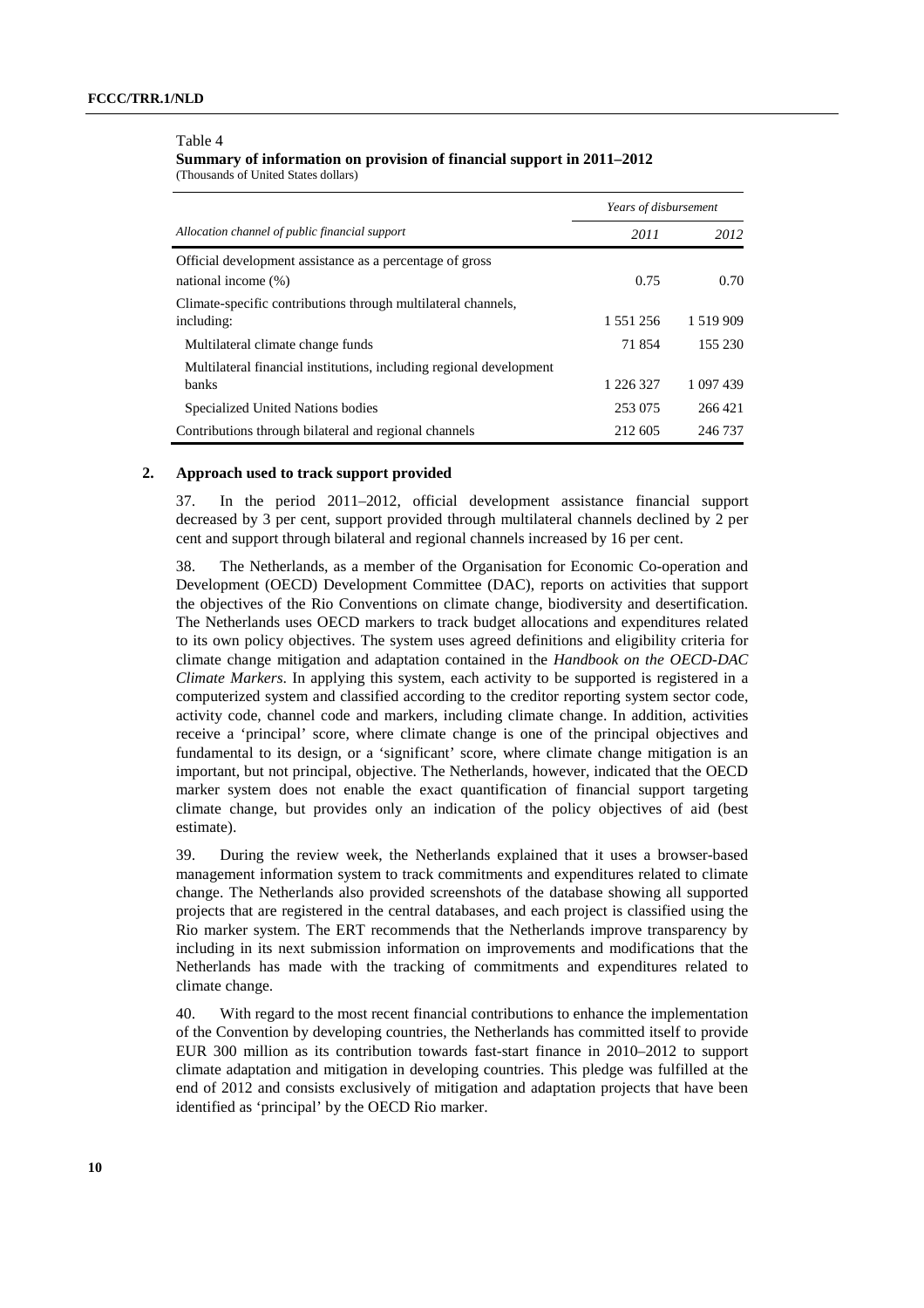41. The Netherlands has adopted a set of 'Rio markers' to distinguish between climaterelated funding and other funding of its development assistance. Furthermore, the Netherlands uses additional markers to distinguish between support for adaptation and mitigation. The Netherlands also uses this system to track budget allocations and expenditures related to its own policy objectives on climate change.

#### **3. Technology development and transfer**

42. In its BR1, the Netherlands has provided information on activities related to the transfer of technology to developing countries, including information on the public and private sectors.

43. The Netherlands' support in relation to the direct transfer of technology is mostly in the form of support programmes relating to the private sector (encompassing hard and soft technologies). As of 2009, the Netherlands' specific private sector support programme, called the Private Sector Investment Programme (PSI), is administered by the Netherlands Enterprise Agency (RVO.nl). PSI is a Dutch Government programme that supports innovative investment projects in emerging markets in Africa, Asia, central and eastern Europe, and Latin America. The contribution for a project in one of these countries is 50 per cent of the project budget, to a maximum contribution of EUR 750,000. The contribution under PSI Plus (Private Sector Investment Programme) amounts to 60 per cent of the project budget, up to a maximum contribution of EUR 900,000. For both components, the maximum project budget is EUR 1.5 million. In addition, with the exception of the specific funds provided to non-governmental organizations under the cofinancing scheme and the multilateral programmes, most other bilateral and multilateral projects are in the form of public–private partnerships. These partnerships of transfer of technology and capacity-building are integral parts of the projects.

44. The Netherlands, however, did not provide the reporting elements required by the UNFCCC reporting guidelines on BRs in CTF table 8. During the review, the Netherlands indicated to the ERT that it does not have such detailed information at hand in an electronic database for each of the 242 projects and can therefore not provide all the detailed information for CTF table 8 with specific information on the recipient country. For some projects, more than one country is involved. In addition, specific measures related to technology transfer per project are not available. However, the Netherlands, after the review week, provided the ERT with the relevant information in CTF table 8. The ERT recommends that the Netherlands include this information in its next BR submission.

45. The Netherlands reports that the private sector is involved also through international cooperation with several public–private partnerships in the field of renewable energy, water, sustainable production and food security. In addition, the Netherlands invests through its Private Sector Development Programme and has a variety of instruments in place that promote investment in developing countries. Examples of the latter include development relevant infrastructure investment and the Private Infrastructure Development Group. The Netherlands also provides support for private sector involvement in development through multilateral channels such as the World Bank (International Finance Corporation) and the development banks. The Netherlands also supports developing countries through the Dutch development bank (FMO).

46. During the review week, the Netherlands provided additional information on the private sector involvement in the provision of financial support to developing countries. The Netherlands also indicated that it is working on a scenario for gradually scaling up its contribution (public and private sector finance) towards its 'fair share' in the 2020 global climate finance objective of an annual USD 100 billion. The Netherlands, however, indicated that it is currently not able to make an estimate of the extent to which private sector programmes contribute to climate actions in developing countries. The Netherlands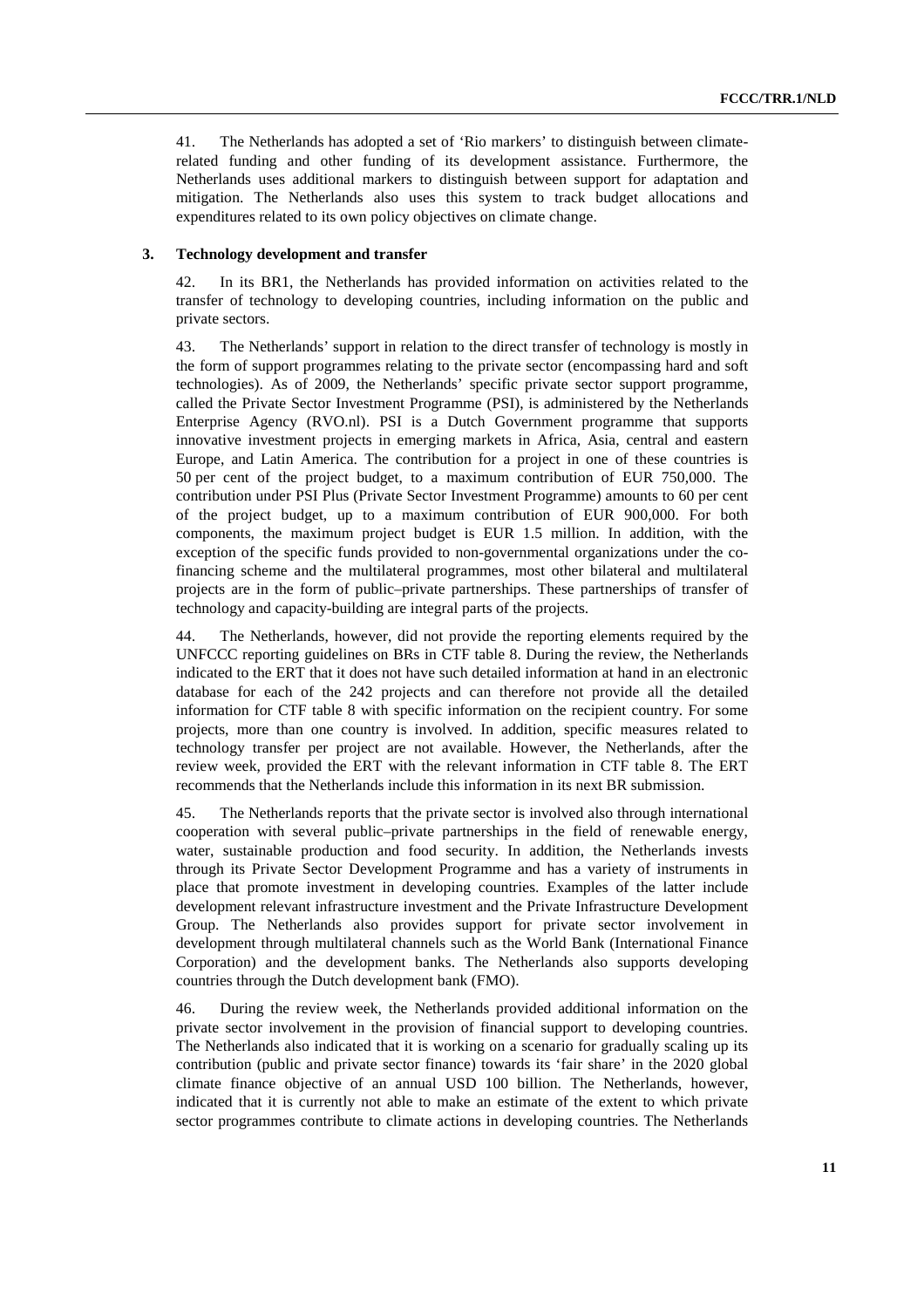indicated that new methods are currently being developed to measure private sector involvement in climate change projects. The ERT encourages the Netherlands to report in its next submission ongoing work on scenarios for scaling up contributions and also estimate the extent to which private sector programmes contribute to climate actions in developing countries.

47. The ERT noted that the Netherlands reported on support for the development, but not the enhancement, of endogenous capacities and technologies of developing countries. To improve transparency, the ERT recommends that the Netherlands provide information on the support for the enhancement of endogenous capacities and technologies of developing country Parties in its next submission. The ERT also encourages the Netherlands to report in its next submission on failures of selected activities on technology transferred, if any.

#### **4. Capacity-building**

48. In its BR1, the Netherlands has provided information on how it has provided capacity-building support for mitigation, adaptation and technological improvement. The Netherlands reports that capacity-building is one of the selection criteria of the Netherlands in its project and programme assessment. During the review week, the Netherlands indicated that it supports the initiative Climate and Development Knowledge Network, which aims to provide demand-led support through research and technical assistance to 60 developing countries. As of 2011, the Netherlands supports the Disaster Risk Reduction and Climate Change Adaptation Alliance, a cooperation that includes the Red Cross, Wetlands International, CARE and Cordaid (EUR 40 million in total, of which 10 per cent is currently allocated to climate change). In the Partners for Water Programme, attention is given to five countries with similar deltas to the Netherlands – Bangladesh, Egypt, Indonesia, Mozambique and Viet Nam – in the field of improved delta management and climate adaptation.

49. The Netherlands did not provide the reporting elements required by the UNFCCC reporting guidelines on BRs in CTF table 9 in addition to the text of BR1. During the review, the Netherlands made a resubmission of the CTF tables in which table 9 was included.

### **III. Conclusions**

50. The ERT noted the information reported in the BR1 in accordance with the UNFCCC reporting guidelines on BRs of the Netherlands. The ERT concludes that the BR1 provides a good overview of information on emissions and removals related to the quantified economy-wide emission reduction target, a description of the target, progress made by the Netherlands to achieve its target, and provision of support to developing country Parties.

51. The Netherlands' emissions and removals related to the targets for 2011 were estimated to be 8.2 per cent below its 1990 level excluding LULUCF. Emission decreases were mainly driven by emission reductions of non- $CO<sub>2</sub>$  GHG gases, despite increased  $CO<sub>2</sub>$ emissions from the energy industry and the transport sector.

52. The Netherlands participates in achieving the EU quantified economy-wide target to achieve a 20 per cent reduction of emissions by 2020 compared with the 1990 base-year level. The target for the EU and its member States is based on the European Union's energy and climate package. This includes the EU ETS and ESD. Emissions and removals from the LULUCF sector are not included in the quantified economy-wide target.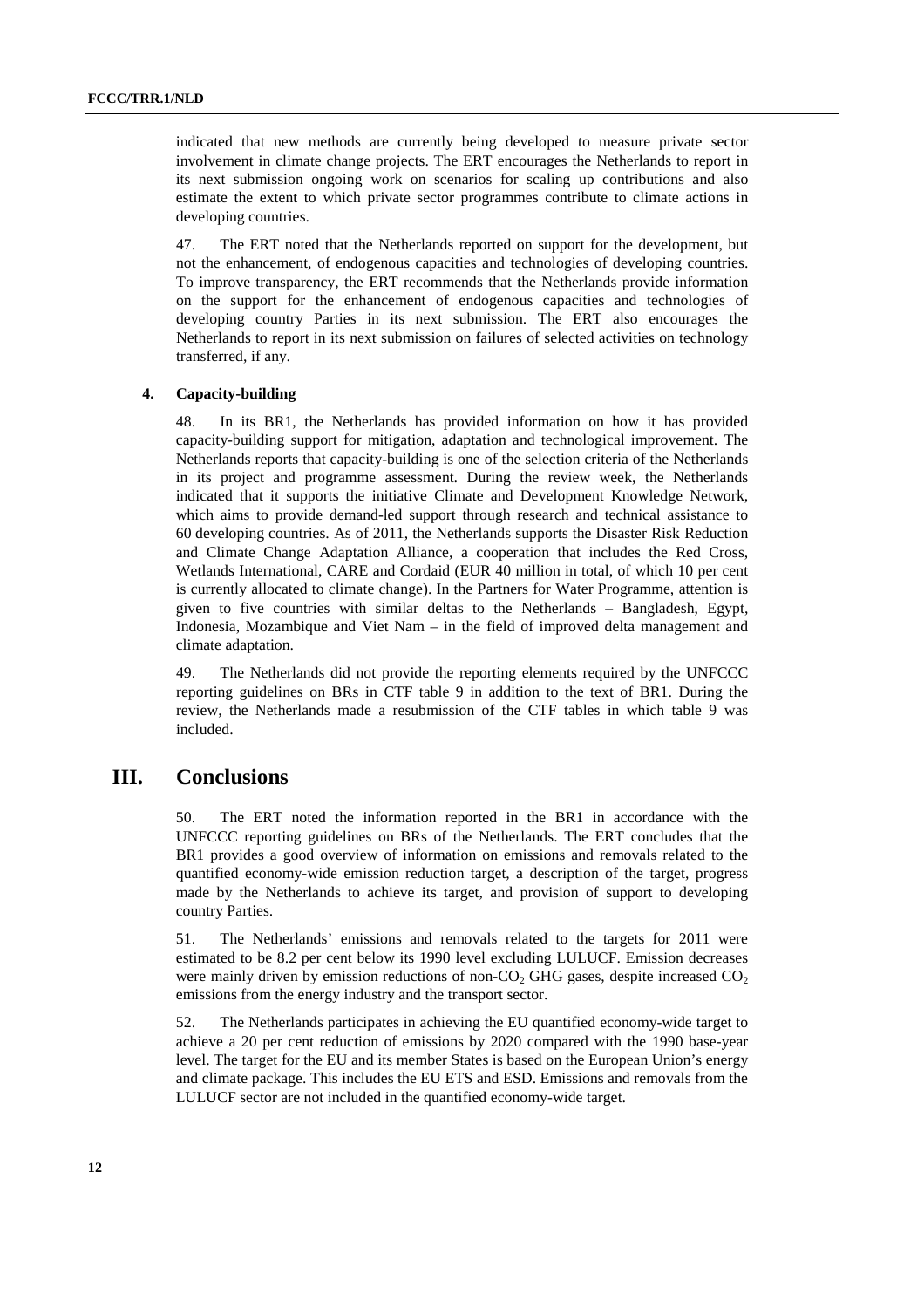53. The Netherlands participates in and contributes to the EU target of a 20 per cent emission reduction under the Convention. Emissions that fall under the EU ETS sector contribute to the EU wide ETS target of a 21 per cent reduction by 2020 compared with 2005. For the non-EU ETS sector (excluding LULUCF), the EU wide target of a 20 per cent emission reduction in 2020 compared with the base year has been translated into a 16 per cent reduction target for the Netherlands (compared with 2005). This corresponds to maximum emissions of 104 Mt  $CO<sub>2</sub>$  eq in 2020.

54. According to the reported information, the emissions in 2020 will decrease to 212 Mt  $CO<sub>2</sub>$  eq 'with existing measures' and to 202.8 Mt  $CO<sub>2</sub>$  eq 'with additional measures'. This includes emissions from both the EU ETS and non-EU ETS sectors. For the non-EU ETS sector, the emissions are expected to decrease to 99.4 Mt  $CO<sub>2</sub>$  eq 'with existing measures', which implies that the Netherlands is on track to meet its 2020 target for the non-EU ETS sector.

55. In the BR1, the Netherlands has provided detailed information on the financial, technological and capacity-building support provided to non-Annex I Parties, including fast-start finance related projects and climate relevant projects in other programmes. The Netherlands also clarified how financial resources that it provided are "new and additional". These resources will be directed to both mitigation and adaptation actions and projects. The transfer of technology by the Netherlands is supported mostly via support programmes for the private sector (PSI) investing in emerging markets in Africa, Asia, central and eastern Europe, and Latin America. Additionally, the Netherlands' private sector is involved via public–private partnerships in international cooperation in the field of renewable energy and sustainable production.

56. In the course of the review, the ERT formulated several recommendations relating to the transparency of the Netherlands' reporting under the Convention. The key recommendations<sup>6</sup> are that the Netherlands:

(a) Improve the completeness of reporting by including in the next BR the following:

(i) Information in table 8 (BR CTF);

(ii) Information on enhancement of endogenous capacities and technologies of developing countries the tracking of commitments and expenditures related to climate change;

(b) Improve the transparency of reporting by including in the next BR information on the tracking of commitments and support provided to developing countries related to climate change.

 $\overline{\phantom{a}}$  $6$  The recommendations are given in full in the relevant chapters of this report.